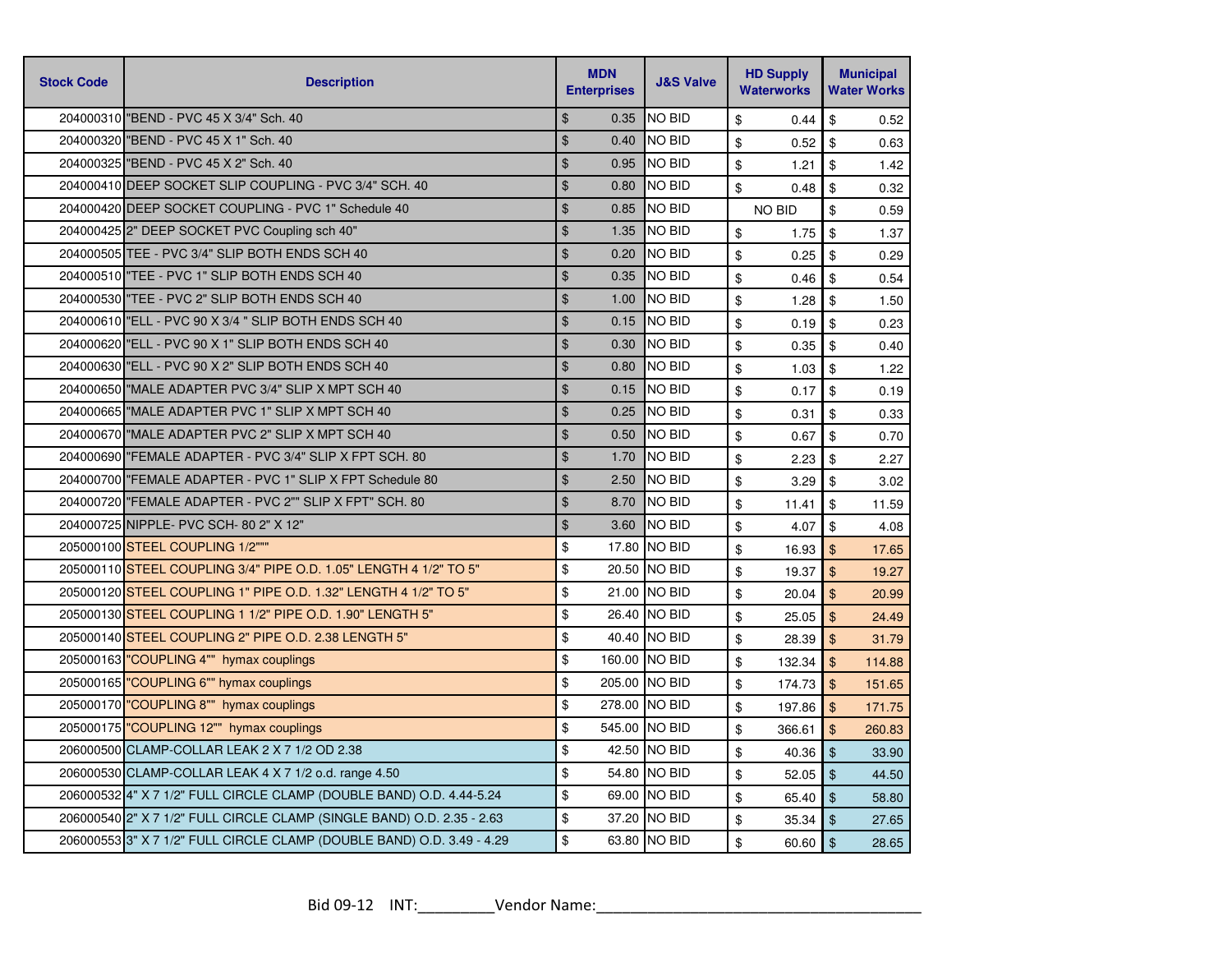| <b>Stock Code</b> | <b>Description</b>                                                     | <b>MDN</b><br><b>Enterprises</b>   | <b>J&amp;S Valve</b> | <b>HD Supply</b><br><b>Waterworks</b> | <b>Municipal</b><br><b>Water Works</b> |
|-------------------|------------------------------------------------------------------------|------------------------------------|----------------------|---------------------------------------|----------------------------------------|
|                   | 206000555 3" X 15" FULL CIRCLE CLAMP (DOUBLE BAND) O.D. 3.49 - 4.29    | \$<br>125.30                       | <b>NO BID</b>        | \$<br>97.91                           | $\sqrt[6]{\frac{1}{2}}$<br>53.30       |
|                   | 206000580 4" X 7 1/2" FULL CIRCLE CLAMP (DOUBLE BAND) O.D. 4.74-5.57   | \$<br>70.50                        | <b>NO BID</b>        | \$<br>66.96                           | $\mathfrak{L}$<br>58.80                |
|                   | 20600058214" X 15" FULL CIRCLE CLAMP (DOUBLE BAND) O.D. 4.44-5.24      | \$<br>136.00                       | <b>NO BID</b>        | \$<br>129.49                          | $\mathfrak{F}$<br>107.75               |
|                   | 206000585 4" X 15" FULL CIRCLE CLAMP (DOUBLE BAND) O.D. 4.74 - 5.57    | \$<br>140.00                       | NO BID               | \$<br>133.20                          | $\mathfrak{S}$<br>107.75               |
|                   | 206000592 6" X 7 1/2" FULL CIRCLE CLAMP (DOUBLE BAND) O.D. 6.62- 7.42  | \$<br>80.00                        | <b>NO BID</b>        | \$<br>76.12                           | $\mathfrak{S}$<br>68.15                |
|                   | 206000593 8" X 7 1/2" FULL CIRCLE CLAMP (DOUBLE BAND) O.D. 8.62 - 9.42 | \$<br>90.50                        | <b>NO BID</b>        | \$<br>86.03                           | $\mathfrak{L}$<br>77.75                |
|                   | 206000594 12" X 10" FULL CIRCLE CLAMP (DOUBLE BAND) O.D. 12.75-13.55   | \$<br>171.40                       | <b>NO BID</b>        | \$<br>162.79                          | $\mathfrak{L}$<br>115.64               |
|                   | 206000595 6" X 7 1/2" FULL CIRCLE CLAMP (DOUBLE BAND) O.D. 6.84-7.64   | \$<br>81.70                        | <b>NO BID</b>        | \$<br>77.69                           | $\mathbf{\$}$<br>68.15                 |
|                   | 206000596 8" X 7 1/2" FULL CIRCLE CLAMP (DOUBLE BAND) O.D. 8.99 -9.79  | \$                                 | 92.50 NO BID         | \$<br>87.87                           | $\sqrt[6]{\frac{1}{2}}$<br>77.75       |
|                   | 206000598 6" X 15" FULL CIRCLE CLAMP (BOUBLE BAND) O.D. 6.62 - 7.42    | \$<br>158.75                       | <b>NO BID</b>        | \$<br>150.77                          | $\mathbf{\$}$<br>122.25                |
|                   | 206000599 12" X 10" FULL CIRCLE CLAMP (DOUBLE BAND) O.D. 13.65 - 14.45 | \$<br>175.30                       | <b>NO BID</b>        | \$<br>166.49                          | $\mathfrak{F}$<br>115.64               |
|                   | 206000600 6" X 15" FULL CIRCLE CLAMP (DOUBLE BAND) O.D. 6.84 - 7.64    | \$<br>159.00                       | <b>NO BID</b>        | \$<br>150.97                          | $\mathfrak{F}$<br>122.21               |
|                   | 206000617 8" X 15" FULL CIRCLE CLAMP (DOUBLE BAND) O.D. 8.62 - 9.42    | \$<br>179.00                       | NO BID               | \$<br>170.17                          | $\mathfrak{S}$<br>130.40               |
|                   | 206000620 8" X 15" FULL CIRCLE CLAMP (DOUBLE BAND) O.D. 8.99 - 9.79    | \$<br>180.00                       | <b>NO BID</b>        | \$<br>171.67                          | $\mathfrak{S}$<br>130.40               |
|                   | 206000627 10" X 10" FULL CIRCLE CLAMP (DOUBLE BAND) O.D. 10.75 - 11.55 | \$<br>152.00                       | <b>NO BID</b>        | \$<br>145.22                          | $\mathfrak{L}$<br>103.05               |
|                   | 206000632 10" X 10" FULL CIRCLE CLAMP (DOUBLE BAND) O.D. 11.60 - 12.40 | \$<br>163.00                       | <b>NO BID</b>        | \$<br>155.38                          | $\mathfrak{L}$<br>103.05               |
|                   | 206000650 10" X 15" FULL CIRCLE CLAMP (DOUBLE BAND) O.D. 10.75 - 11.55 | \$<br>228.00                       | <b>NO BID</b>        | \$<br>217.36                          | $\mathcal{S}$<br>146.33                |
|                   | 206000655 10" X 15" FULL CIRCLE CLAMP (DOUBLE BAND) O.D. 11.60 - 12.40 | \$<br>243.00                       | <b>NO BID</b>        | \$<br>231.23                          | $\mathfrak{S}$<br>146.33               |
|                   | 206000668 12" X 15" FULL CIRCLE CLAMP (DOUBLE BAND) O.D. 12.75 - 13.55 | \$<br>256.00                       | <b>NO BID</b>        | \$<br>243.53                          | $\mathbf{\$}$<br>146.95                |
|                   | 206000690 12" X 15" FULL CIRCLE CLAMP (DOUBLE BAND) O.D. 13.65-14.45   | \$<br>261.00                       | <b>NO BID</b>        | \$<br>247.87                          | $\mathfrak{L}$<br>146.95               |
|                   | 207000230 TAP SADDLE 2 X 3/4                                           | $\boldsymbol{\mathsf{s}}$<br>11.85 | <b>NO BID</b>        | \$<br>16.06                           | \$<br>13.20                            |
|                   | 207000250 TAP SADDLE 2 X 1                                             | $\mathbf{s}$<br>11.85              | NO BID               | \$<br>16.06                           | \$<br>13.20                            |
|                   | 207000320 TAP SADDLE 3 X 3/4                                           | \$<br>15.80                        | <b>NO BID</b>        | \$<br>21.19                           | \$<br>17.36                            |
|                   | 207000330 TAP SADDLE 3 X 1                                             | \$<br>15.80                        | <b>NO BID</b>        | \$<br>21.19                           | \$<br>17.36                            |
|                   | 207000350 TAP SADDLE 4 X 3/4 O.D. 4.74 - 5.32 DOUBLE BAND              | $\boldsymbol{\mathsf{s}}$<br>52.65 | <b>NO BID</b>        | \$<br>64.95                           | \$<br>58.30                            |
|                   | 207000360 TAP SADDLE 4 X 1 O.D. 4.74 - 5.32 DOUBLE BAND                | $\mathbf{s}$<br>52.65              | <b>NO BID</b>        | \$<br>64.95                           | \$<br>58.30                            |
|                   | 207000390 TAP SADDLE 6 X 3/4 O.D. 6.84 - 7.45 DOUBLE BAND              | $\mathbf{s}$<br>62.10              | <b>NO BID</b>        | \$<br>76.49                           | \$<br>68.67                            |
|                   |                                                                        | $\boldsymbol{\mathsf{s}}$<br>62.10 | <b>NO BID</b>        | \$<br>76.49                           | \$<br>68.67                            |
|                   | 207000440 TAP SADDLE 6 X 2 O.D. 6.84 - 7.45 DOUBLE BAND                | \$<br>78.20                        | NO BID               | \$<br>96.15                           | \$<br>86.25                            |
|                   | 207000490 <mark>TAP SADDLE 8 X 3/4 O.D. 8.99 - 9.67 DOUBLE BAND</mark> | $\boldsymbol{\mathsf{s}}$<br>77.40 | <b>NO BID</b>        | \$<br>94.70                           | \$<br>84.98                            |
|                   | 207000500 TAP SADDLE 8 X 1 O.D. 8.99 - 9.67 DOUBLE BAND                | $\boldsymbol{\mathsf{s}}$<br>77.40 | NO BID               | \$<br>94.70                           | \$<br>84.98                            |
|                   | <u>207000520 TAP SADDLE 8 X 2   O.D. 8.99 - 9.67 DOUBLE BAND</u>       | \$<br>88.45                        | <b>NO BID</b>        | \$<br>108.65                          | \$<br>97.40                            |
|                   | 207000540 TAP SADDLE 12 X 3/4 O.D. 13.14 - 14.58 DOUBLE BAND           | $\mathbf{s}$                       | 108.45 NO BID        | \$<br>137.33                          | \$<br>123.20                           |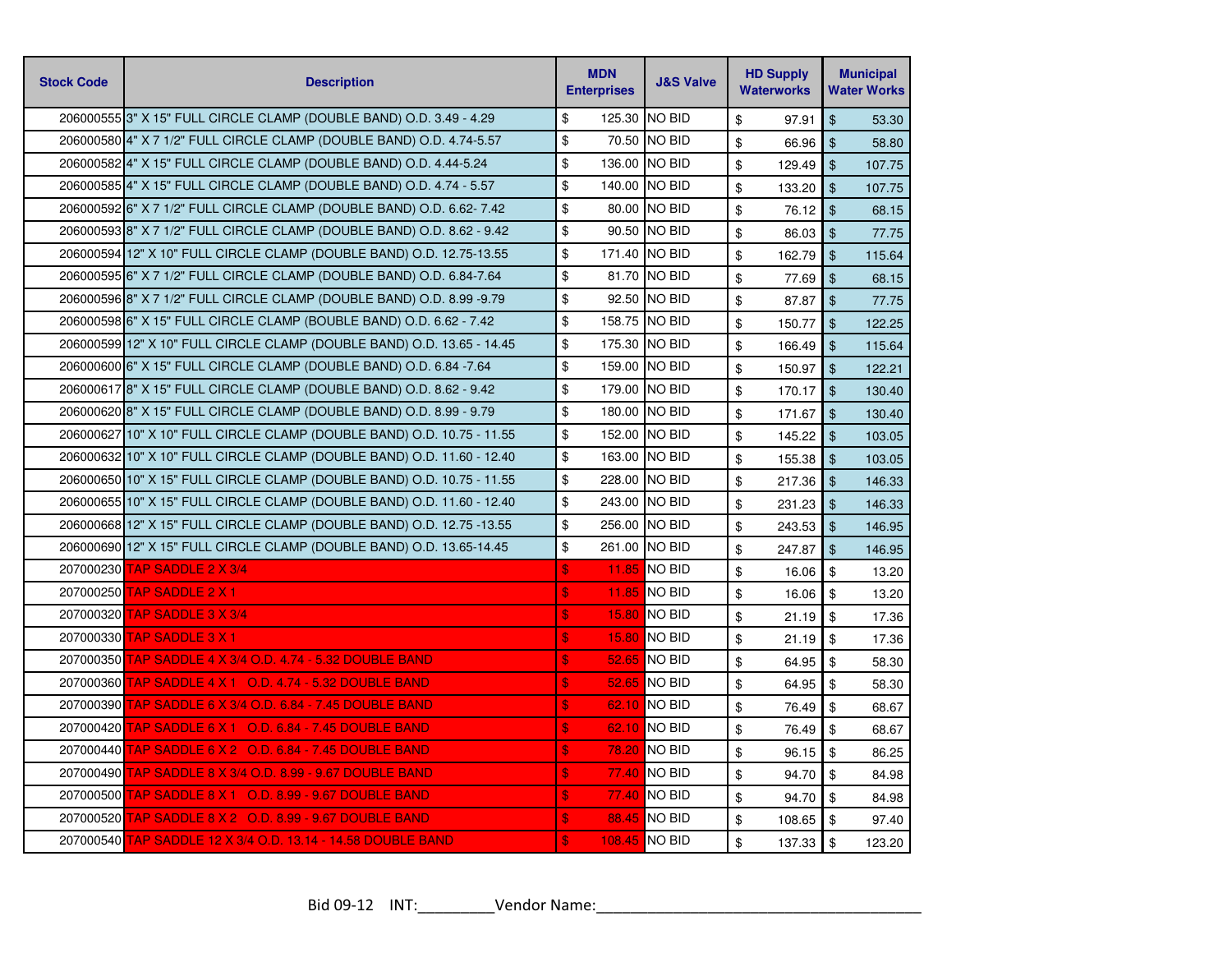| <b>Stock Code</b> | <b>Description</b>                                                                                      | <b>MDN</b><br><b>Enterprises</b> | <b>J&amp;S Valve</b> | <b>HD Supply</b><br><b>Waterworks</b> | <b>Municipal</b><br><b>Water Works</b> |
|-------------------|---------------------------------------------------------------------------------------------------------|----------------------------------|----------------------|---------------------------------------|----------------------------------------|
|                   | 207000550 TAP SADDLE 12 X 1 O.D. 13.14 - 14.58 DOUBLE BAND                                              | $\mathbf{s}$                     | 108.45 NO BID        | \$<br>137.33                          | \$<br>123.20                           |
|                   |                                                                                                         | $\boldsymbol{\mathsf{s}}$        | 124.45 NO BID        | \$<br>157.72                          | \$<br>141.45                           |
|                   | 209000120 "CORPORATION 3/4"" COMPRESSION F1000-3"                                                       | \$                               | 15.25 INO BID        | \$<br>17.17                           | \$<br>17.35                            |
|                   | 209000130 "CORPORATION 1"" C TO I COMPRESSION F-1000-4"                                                 | $\mathbf{\$}$                    | 23.50 NO BID         | \$<br>25.96                           | \$<br>26.25                            |
|                   | 210000120 "CURB STOP IRON TO IRON 3/4"" B11-333W"                                                       | $\frac{1}{2}$                    | 24.60 NO BID         | \$<br>29.86                           | \$<br>27.77                            |
|                   | 210000130 CURB STOP COPPER TO IRON 3/4"" COMPRESSION" B-41-233W                                         | $\frac{1}{2}$                    | 18.35 NO BID         | \$<br>30.89                           | \$<br>20.69                            |
|                   | 3/4" BALL CURB STOP VALVE, PAD WING WITH 3/4" FLARE COPPER<br>210000135 BY 3/4" FEMALE IRON PIPE THREAD | \$                               | <b>18.00 INO BID</b> | \$<br>32.27                           | \$<br>19.50                            |
|                   | 210000150 "CURB STOP IRON TO IRON 1"""                                                                  | $\frac{1}{2}$                    | 36.80 NO BID         | \$<br>42.08                           | $\mathfrak{S}$<br>42.54                |
|                   | 210000160 "CURB STOP COPPER TO IRON 1"" COMPRESSION" B41-444W                                           | $\frac{1}{2}$                    | 41.00 NO BID         | \$<br>46.85                           | \$<br>47.36                            |
|                   | 211000150 73/4"" BRASS FIPT COUPLING"                                                                   | \$<br>2.60                       | <b>NO BID</b>        | $\overline{\mathbf{S}}$<br>2.18       | \$<br>2.42                             |
|                   | 211000300 BUSHING TAPPER 1 X 3/4 BRASS                                                                  | \$<br>5.10                       | <b>NO BID</b>        | $\sqrt[6]{3}$<br>21.66                | \$<br>7.46                             |
|                   | 211000309 BUSHING BRASS 3/4 X 1/2                                                                       | \$<br>1.70                       | <b>NO BID</b>        | $\sqrt[6]{3}$<br>1.44                 | $\sqrt[6]{\frac{1}{2}}$<br>1.56        |
|                   | 211000310 BUSHING - BRASS 1 X 3/4                                                                       | \$<br>2.60                       | <b>NO BID</b>        | $\overline{\mathbf{S}}$<br>2.18       | \$<br>2.42                             |
|                   | 211000311 1/2 X 1 BRASS BUSHING                                                                         | \$<br>5.60                       | <b>NO BID</b>        | $\sqrt[6]{3}$<br>4.73                 | \$<br>5.27                             |
|                   | 211000315   "BUSHING - BRASS 2 X 1 1/2"""                                                               | \$<br>8.25                       | <b>NO BID</b>        | $\sqrt[6]{3}$<br>7.00                 | \$<br>7.75                             |
|                   | 211000400 TEE - BRASS 3/4 FIPT                                                                          | \$<br>3.70                       | <b>NO BID</b>        | $\sqrt[6]{3}$<br>3.30                 | \$<br>3.65                             |
|                   | 211000410 TEE - BRASS 1" FIPT                                                                           | \$<br>6.50                       | <b>NO BID</b>        | $\frac{1}{2}$<br>5.86                 | \$<br>6.50                             |
|                   | 211000420 TEE - BRASS 2" FIPT                                                                           | \$                               | 20.65 NO BID         | $\sqrt[6]{3}$<br>18.53                | \$<br>20.50                            |
|                   | 211000500 NIPPLE - BRASS 3/4 X 4 MIPT                                                                   | \$<br>3.40                       | <b>NO BID</b>        | $\sqrt{3}$<br>3.28                    | \$<br>3.50                             |
|                   | 211000505 3/4 X 6 BRS. NIPPLE MIPT                                                                      | \$<br>5.00                       | <b>NO BID</b>        | $\sqrt[6]{3}$<br>4.79                 | \$<br>5.04                             |
|                   | 211000510 NIPPLE - BRASS 1 X 4 MIPT                                                                     | \$<br>4.95                       | <b>NO BID</b>        | $\mathbf{\hat{s}}$<br>4.75            | \$<br>4.93                             |
|                   | 211000520 NIPPLE - BRASS 1 1/2 X 4 MIPT                                                                 | \$<br>8.70                       | <b>NO BID</b>        | $\sqrt[6]{3}$<br>8.34                 | \$<br>8.52                             |
|                   | 211000530 NIPPLE - BRASS 1 1/2 X 6 MIPT                                                                 | \$<br>12.85                      | <b>NO BID</b>        | $\sqrt{3}$<br>12.31                   | \$<br>12.63                            |
|                   | 211000540 NIPPLE - BRASS 2 X 4 MIPT                                                                     | \$                               | 11.20 NO BID         | $\sqrt[6]{3}$<br>10.73                | $\$\$<br>11.00                         |
|                   | 211000550 NIPPLE - BRASS 2 X 6 MIPT                                                                     | \$                               | 16.50 NO BID         | $\sqrt{3}$<br>15.83                   | $\sqrt[6]{\frac{1}{2}}$<br>16.15       |
|                   | 211000555 BRASS 90 ELL FIP 3/4" FIPT                                                                    | \$<br>3.00                       | <b>NO BID</b>        | $\sqrt[6]{3}$<br>2.69                 | \$<br>2.99                             |
|                   | 211000560 BRASS 90 ELL FIP 1" FIPT                                                                      | \$<br>4.60                       | <b>NO BID</b>        | $\mathbf{\hat{s}}$<br>4.14            | \$<br>4.59                             |
|                   | 211000565 BRASS COUPLING FIPT 1"                                                                        | \$<br>3.90                       | <b>NO BID</b>        | $\sqrt[6]{3}$<br>3.30                 | \$<br>3.67                             |
|                   | 212000567 BEND BRASS 2" X 90 FIP                                                                        | \$                               | 14.90 NO BID         | $\sqrt[6]{3}$<br>13.39                | $\mathfrak{S}$<br>14.89                |
|                   | 211000575 BRASS COUPLING FIPT 2"                                                                        | \$                               | 13.60 NO BID         | $\sqrt[6]{3}$<br>11.53                | \$<br>12.79                            |
|                   | 212000110 ADAPTERS-BRASS C84-33 3/4" COMP X 3/4" MIPT                                                   | \$<br>7.15                       | <b>NO BID</b>        | \$<br>7.68                            | \$<br>7.78                             |
|                   | 212000300   "ADAPTERS BRASS 1"" MPT X COMP."                                                            | \$<br>8.45                       | <b>NO BID</b>        | \$<br>9.10                            | \$<br>9.21                             |
|                   | 212000310 "ADAPTERS 1"" FPT X COMP."                                                                    | \$                               | 10.20 NO BID         | \$<br>10.71                           | \$<br>11.10                            |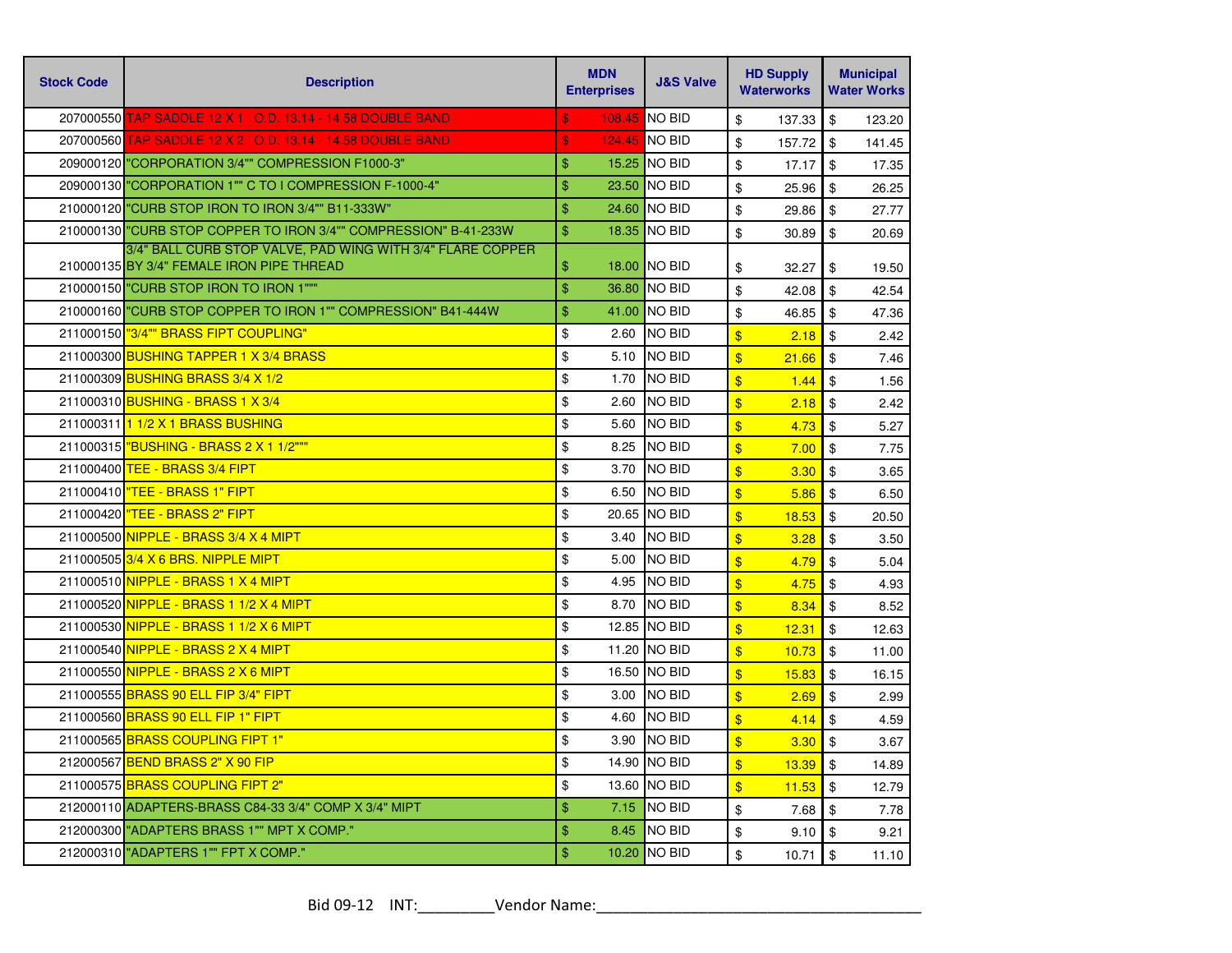| <b>Stock Code</b> | <b>Description</b>                                                                                     | <b>MDN</b><br><b>Enterprises</b> | <b>J&amp;S Valve</b>     | <b>HD Supply</b><br><b>Waterworks</b> | <b>Municipal</b><br><b>Water Works</b> |
|-------------------|--------------------------------------------------------------------------------------------------------|----------------------------------|--------------------------|---------------------------------------|----------------------------------------|
|                   | 212000515   "U-BRANCH 1"" X 3/4"" X 71/2"" CMP X MIP U48-43"                                           | $\mathbf{\$}$<br>19.60           | <b>NO BID</b>            | \$<br>23.08                           | \$<br>23.35                            |
|                   | 212000555 3/4"" x 90"" BRASS COMP BEND L44-33"                                                         | \$<br>11.25                      | <b>NO BID</b>            | \$<br>12.10                           | \$<br>12.23                            |
|                   | 212000565   "1"" x 90 BRASS COMP. BEND" L-44-44                                                        | \$<br>14.45                      | <b>NO BID</b>            | \$<br>15.54                           | \$<br>15.72                            |
|                   | 212000600 "COUPLING - BRASS 1/2"" COMP. C44-11"                                                        | \$<br>8.50                       | <b>NO BID</b>            | \$<br>9.77                            | \$<br>9.68                             |
|                   | 212000610 BRASS 3/4"" COMP.COUP. C-44-33"                                                              | \$<br>8.70                       | <b>NO BID</b>            | \$<br>9.36                            | \$<br>9.50                             |
|                   | 212000620   "BRASS 1"" COMP.COUP.C-44-44"                                                              | \$<br>9.95                       | <b>NO BID</b>            | \$<br>10.71                           | \$<br>10.90                            |
|                   | 212000630 BRASS 3/4""FEMALE COMP.COUP. C-14-33"                                                        | \$<br>7.50                       | <b>NO BID</b>            | \$<br>18.08                           | \$<br>8.19                             |
|                   | 212000635 L44-77 2" PJ (CTS) X PJ (CTS) BRASS 90 ELL                                                   | $\frac{1}{2}$<br>85.80           | <b>NO BID</b>            | \$<br>92.28                           | \$<br>93.25                            |
| 212000640 EQUAL   | C84-77 2" PJ(CTS) X MIP BRASS MALE ADAPTER FORD BRASS OR                                               | \$                               | 30.90 NO BID             | \$<br>33.22                           | \$<br>33.59                            |
|                   | 212000645 C14-77 2" PJ(CTS) X FIP BRASS FEMALE ADAPTER                                                 | $\mathbf{\$}$<br>32.30           | <b>NO BID</b>            | \$<br>34.72                           | \$<br>35.10                            |
|                   | 2" COUPLING PACK JOINT BY PACK JOINT FOR COPPER OR PLASTIC<br>212000650 TUBING (CTS) TO PVC PIPE (PVC) | \$                               | 45.90 NO BID             | \$<br>52.59                           | \$<br>53.15                            |
|                   | 213000200 METER FLANGE 1 1/2" BRASS                                                                    | \$<br>42.00                      | <b>NO BID</b>            | \$<br>20.31                           | \$<br>20.54                            |
|                   | 213000210 "METER FLANGE 2""" BRASS                                                                     | \$<br>52.90                      | <b>NO BID</b>            | \$<br>26.52                           | \$<br>26.80                            |
|                   | 213000219 1 1/2" DROP IN METER GASKETS                                                                 | \$<br>20.50                      | <b>NO BID</b>            | \$<br>1.45                            | \$<br>1.75                             |
|                   | 213000220 2" DROP IN GASKETS FOR METER FLANGE                                                          | \$                               | 19.50 NO BID             | \$<br>1.65                            | \$<br>1.91                             |
|                   | 213000300 METER RISER 1/2 X 7 V41-7W                                                                   | \$<br>43.70                      | <b>NO BID</b>            | \$<br>44.12                           | \$<br>44.65                            |
|                   | 213000320 METER RISER 3/4 X 7 V42-7W                                                                   | \$<br>45.40                      | <b>NO BID</b>            | \$<br>46.01                           | \$<br>46.99                            |
|                   | 213000330 METER RISER 3/4 X 9 V42-9W                                                                   | \$<br>45.90                      | <b>NO BID</b>            | \$<br>46.59                           | \$<br>47.50                            |
|                   | 213000340 METER RISER 3/4 X 12 V42-12W                                                                 | \$<br>47.40                      | <b>NO BID</b>            | \$<br>48.22                           | \$<br>59.45                            |
|                   | 213000360 METER RISER 1 X 10 V44-10W                                                                   | \$<br>94.00                      | <b>NO BID</b>            | \$<br>87.86                           | \$<br>88.80                            |
|                   | 213000370 METER RISER 1 X 12 V44-12W                                                                   | \$<br>95.90                      | <b>NO BID</b>            | \$<br>89.94                           | \$<br>90.88                            |
|                   | 213000410 STRAIGHT METER COUPLING 3/4"" BRASS" C38-23-2.5 OR EQUAL                                     | \$<br>3.70                       | <b>NO BID</b>            | \$<br>4.99                            | \$<br>5.07                             |
|                   | 213000420 WETER COUPLING 1"" BRASS" C38-44-2.625                                                       | \$<br>4.75                       | <b>NO BID</b>            | \$<br>7.68                            | \$<br>7.75                             |
|                   | 214000102 ANGLE STOP 3/4 COMPRESSION KV 43-332W                                                        | \$<br>18.30                      | <b>NO BID</b>            | \$<br>20.40                           | \$<br>20.60                            |
|                   | 214000103 BFA43-777W 2" ANGLE BALL METER VALVE FLANGE X PJ (CTS)                                       | \$<br>136.70                     | <b>NO BID</b>            | \$<br>116.40                          | \$<br>157.95                           |
|                   | 214000130 "ANGLE STOP 1"" BRASS"                                                                       | N/A                              | <b>NO BID</b>            | \$<br>27.93                           | \$<br>28.20                            |
|                   | 214000140 ANGLE STOP 1""COMPRESSION KV 43-444W"                                                        | \$<br>52.35                      | <b>NO BID</b>            | \$<br>27.93                           | \$<br>28.20                            |
|                   | 215000100 BALL VALVE 1 1/2""" # B11-666W                                                               | \$<br>71.50                      | <b>NO BID</b>            | \$<br>77.84                           | \$<br>78.65                            |
|                   | 215000110 BALL VALVE 2 "" IRON TO IRON PIPE THREAD W/L" B11-777W                                       | \$                               | 105.40 <b>NO BID</b>     | \$<br>113.35                          | \$<br>114.50                           |
|                   | 216000151 "GATE VALVE 4"" MJ X MJ" LESS/ACC, LEFT                                                      | \$<br>265.00                     | \$<br>265.00             | \$<br>302.91                          | \$<br>292.46                           |
|                   | 216000160 CATE VALVE 6"" MJ X MJ LESS/ACC. LEFT                                                        | \$<br>335.00                     | $\mathfrak{L}$<br>341.00 | \$<br>386.40                          | \$<br>384.67                           |
|                   | 216000170 "GATE VALVE 8"" MJ X MJ LESS/ACC. LEFT                                                       | \$<br>535.00                     | $\mathbf{\$}$<br>530.00  | $\mathfrak{S}$<br>615.48              | $\sqrt[6]{\frac{1}{2}}$<br>612.75      |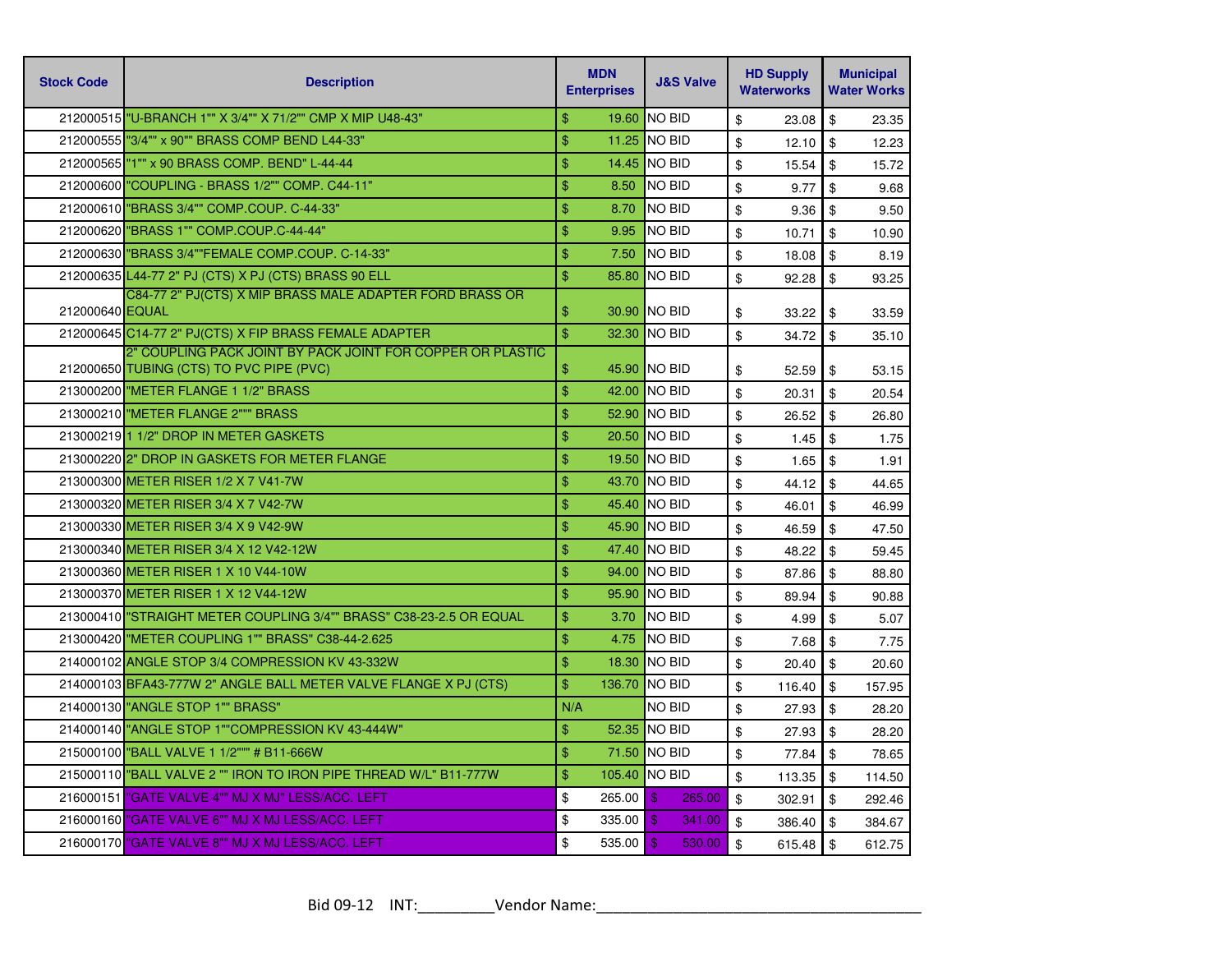| <b>Stock Code</b> | <b>Description</b>                                       | <b>MDN</b><br><b>Enterprises</b> | <b>J&amp;S Valve</b>       | <b>HD Supply</b><br><b>Waterworks</b> | <b>Municipal</b><br><b>Water Works</b> |  |
|-------------------|----------------------------------------------------------|----------------------------------|----------------------------|---------------------------------------|----------------------------------------|--|
|                   | 216000180 CATE VALVE 10"" MJ X MJ LESS/ACC. LEFT         | \$<br>835.00                     | $\mathbf{\$}$<br>843.00    | \$<br>959.10                          | \$<br>954.80                           |  |
|                   | 216000190 <b>"GATE VALVE 12"" MJ X MJ LESS/ACC. LEFT</b> | \$<br>1,055.00                   | $\mathbf{\$}$<br>1.044.00  | \$<br>1,214.40                        | \$<br>1,208.25                         |  |
|                   | 217000120 TAPPING VALVE 4" MJ X TAP LEFT                 | \$<br>350.00                     | $\mathfrak{s}$<br>265.00   | \$<br>289.11                          | \$<br>380.55                           |  |
|                   | 217000130 TAPPING VALVE 6" MJ X TAP LEFT                 | \$<br>470.00                     | $\mathfrak{L}$<br>341.00   | \$<br>386.40                          | \$<br>537.17                           |  |
|                   | 217000140 TAPPING VALVE 8" MJ X TAP LEFT                 | \$<br>695.00                     | $\mathbf{\$}$<br>530.00    | \$<br>603.75                          | \$<br>797.50                           |  |
|                   | <b>TAPPING VALVE 10" MJ X TAP LEFT</b>                   | \$<br>1,060.00                   | $\mathbf{\$}$<br>843.00    | \$<br>959.10                          | \$<br>1,202.00                         |  |
|                   | <b>TAPPING VALVE 12" MJ X TAP LEFT</b>                   | \$<br>1,585.00                   | $\mathfrak{F}$<br>1,044.00 | \$<br>1,158.51                        | \$<br>1,816.00                         |  |
|                   | 221000100 ANCHOR COUPLING 4" X 12" MJ COMPACT LESS ACC.  | \$                               | 237.00 NO BID              | \$<br>21.00                           | \$<br>31.25                            |  |
|                   | 221000200 ANCHOR COUPLING 6" X 12" MJ COMPACT            | \$                               | 155.00 NO BID              | \$<br>75.25                           | $\mathfrak{L}$<br>43.41                |  |
|                   | 221000210 "6" ANCHOR COUP.SPLIT RING"                    | \$                               | 50.00 NO BID               | \$<br>24.79                           | $\mathfrak{F}$<br>18.75                |  |
|                   | 221000260 ANCHOR COUPLING 8" X 12" MJ COMPACT, LESS ACC. | \$                               | 208.00 INO BID             | \$<br>121.80                          | $\mathfrak{S}$<br>56.81                |  |
|                   | 221000300 ANCHOR COUPLING 12" X 12" MJ COMACT, LESS ACC. | \$                               | 624.00 NO BID              | \$<br>136.74                          | $\mathfrak{S}$<br>92.25                |  |
|                   | 222000310 4" MJ BEND 90° ELL LESS ACC.                   | \$                               | 28.50 NO BID               | \$<br>31.50                           | $\mathfrak{S}$<br>28.75                |  |
|                   | 222000400 BEND 6" 11 1/4^ MJ COMAPCT, LESS ACC.          | \$                               | 38.85 NO BID               | \$<br>43.05                           | \$<br>39.26                            |  |
|                   | 222000410 "BEND 6" 22 1/2^ MJ COMAPCT, LESS ACC.         | \$                               | 40.75 NO BID               | \$<br>45.15                           | $\mathfrak{S}$<br>41.15                |  |
|                   | 222000420 BEND 6" 45^ MJ COMPACT, LESS ACC.              | \$                               | 39.50 NO BID               | \$<br>43.75                           | $\mathfrak{L}$<br>39.90                |  |
|                   | 222000430 "BEND 6" 90^ MJ COMPACT, LESS ACC.             | \$                               | 45.50 NO BID               | \$<br>50.40                           | $\mathfrak{S}$<br>45.96                |  |
|                   | 222000490 BEND 8" X 11 1/4^ MJ COMPACT, LESS ACC.        | \$                               | 59.40 NO BID               | \$<br>65.80                           | $\mathfrak{S}$<br>59.37                |  |
|                   | 222000500 BEND 8" 22 1/2^ MJ COMPACT, LESS ACC.          | \$                               | 62.00 NO BID               | \$<br>68.60                           | $\mathbf{\$}$<br>61.90                 |  |
|                   | 222000510 BEND 8" 45^ MJ COMPACT, LESS ACC.              | \$                               | 61.30 NO BID               | \$<br>67.90                           | $\mathfrak{S}$<br>61.27                |  |
|                   | 222000530 "BEND 8" 90^ MJ COMPACT, LESS / ACC.           | \$                               | 70.75 NO BID               | \$<br>78.40                           | $\mathfrak{S}$<br>70.75                |  |
|                   | 222000600 "BEND 10" 45^ MJ COMPACT, LESS ACC.            | \$                               | 83.70 NO BID               | \$<br>92.75                           | $\mathfrak{S}$<br>82.82                |  |
|                   | 222000730 "BEND 12" 11 1/4^ MJ COMAPCT, LESS ACC.        | \$                               | 112.50 NO BID              | \$<br>124.60                          | \$<br>112.40                           |  |
|                   | 222000740 BEND 12" 22 1/2^ MJ COMPACT, LESS ACC.         | \$                               | 115.60 NO BID              | \$<br>128.10                          | $\mathfrak{L}$<br>114.00               |  |
|                   | 222000750 "BEND 12" 45^ MJ COMAPCT, LESS ACC.            | \$                               | 115.30 NO BID              | \$<br>127.75                          | \$<br>114.00                           |  |
|                   | 222000760 BEND 12" 90^ MJ COMPACT, LESS ACC.             | \$                               | 142.50 NO BID              | \$<br>157.85                          | \$<br>140.00                           |  |
|                   | 223000200 SOLID SLEEVE 4" X 12" MJ COMPACT, LESS ACC.    | \$                               | 27.80 NO BID               | \$<br>30.80                           | $\mathfrak{S}$<br>28.09                |  |
|                   | 223000300 SOLID SLEEVE 6" X 7 1/2" MJ COMPACT, LESS ACC. | \$                               | 29.00 NO BID               | \$<br>32.20                           | $\mathfrak{S}$<br>28.75                |  |
|                   | 223000310 SOLID SLEEVE 6" X 12" MJ COMPACT, LESS ACC.    | \$                               | 43.00 NO BID               | \$<br>47.60                           | $\frac{1}{2}$<br>43.45                 |  |
|                   | 223000400 SOLID SLEEVE 8" X 7 1/2" MJ COMPACT, LESS ACC. | \$                               | 39.30 NO BID               | \$<br>43.40                           | $\mathfrak{S}$<br>38.75                |  |
|                   | 223000401 8" X 12" SOLID SLEEVE MJ COMPACT, LESS ACC.    | \$                               | 56.20 NO BID               | \$<br>62.30                           | $\mathfrak{S}$<br>56.85                |  |
|                   | 223000510 SOLID SLEEVE 10" X 12" MJ COMPACT LESS ACC.    | \$                               | 67.60 NO BID               | \$<br>74.90                           | $\mathfrak{S}$<br>67.58                |  |
|                   | 223000600 SOLID SLEEVE 12" X 12" MJ COMPACT, LESS ACC.   | \$                               | 91.30 NO BID               | \$<br>101.15                          | $\mathfrak{S}$<br>91.27                |  |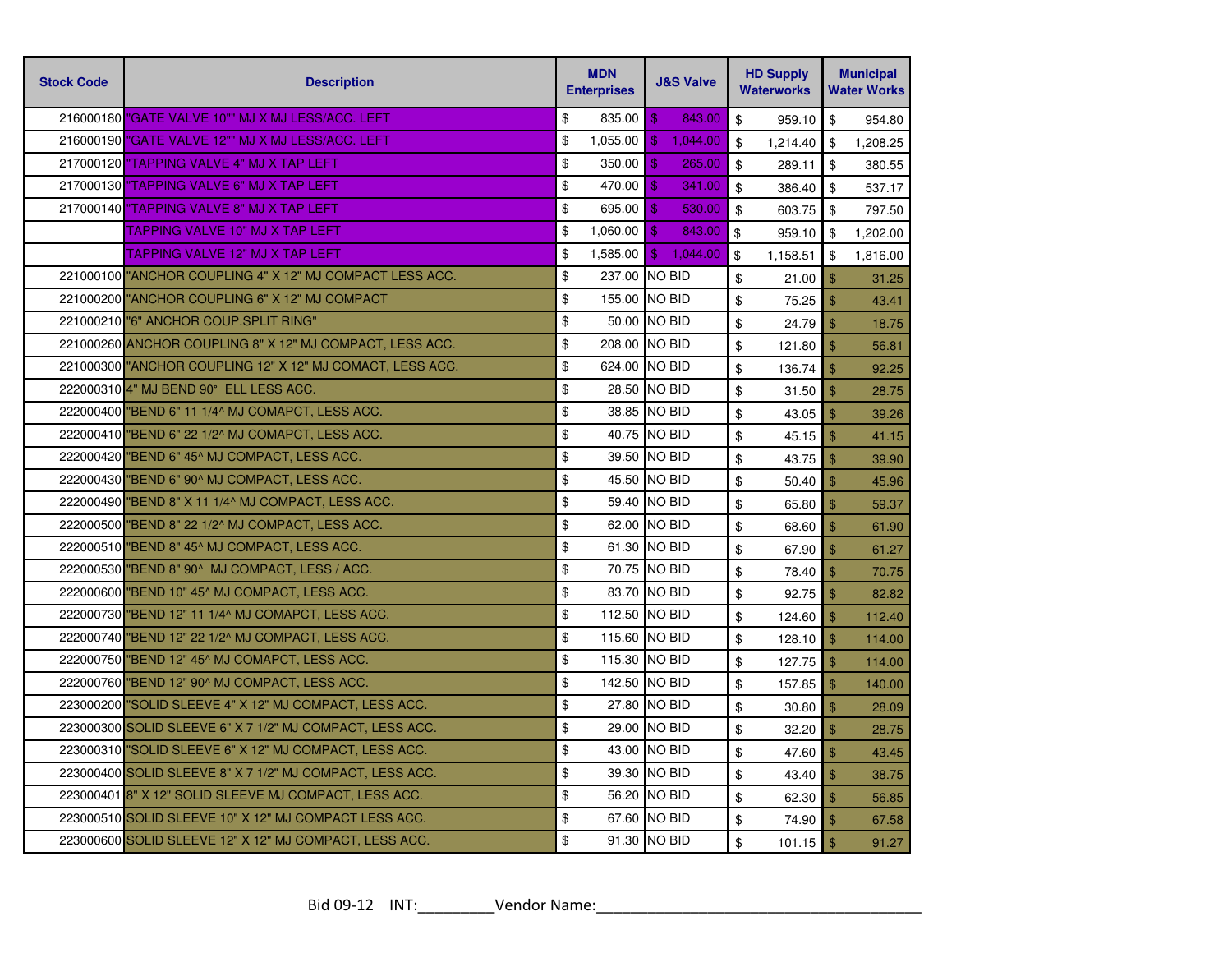| <b>Stock Code</b> | <b>Description</b>                                                             | <b>MDN</b><br><b>Enterprises</b> |        |                |              |                |                |  |  |  |  |  |  | <b>J&amp;S Valve</b> | <b>HD Supply</b><br><b>Waterworks</b> |  | <b>Municipal</b><br><b>Water Works</b> |
|-------------------|--------------------------------------------------------------------------------|----------------------------------|--------|----------------|--------------|----------------|----------------|--|--|--|--|--|--|----------------------|---------------------------------------|--|----------------------------------------|
|                   | 224000129 TEE 6X6MJX6 ANCHOR LESS/ACC. DOMESTIC ONLY                           | \$                               | 186.00 | <b>NO BID</b>  | \$<br>108.50 | $\mathsf{\$}$  | 150.00         |  |  |  |  |  |  |                      |                                       |  |                                        |
|                   | 224000130 TEE 6X6X6 MJ X MJ LESS ACC.                                          | \$                               |        | 63.00 NO BID   | \$<br>69.65  | $\mathfrak{S}$ | 63.55          |  |  |  |  |  |  |                      |                                       |  |                                        |
|                   | 224000132 TEE 8X8X8 MJ X MJ LESS ACC.                                          | \$                               |        | 94.50 NO BID   | \$<br>104.65 | $\mathfrak{L}$ | 94.45          |  |  |  |  |  |  |                      |                                       |  |                                        |
|                   | 224000133 TEE 8X8X6 MJ X ANCHOR (LESS/ACC.) DOMESTIC ONLY                      | \$                               |        | 231.00 NO BID  | \$<br>135.10 | $\mathbf{\$}$  | 188.95         |  |  |  |  |  |  |                      |                                       |  |                                        |
|                   | 224000136 8X8X6 MJ TEE LESS ACC.                                               | \$                               |        | 86.50 NO BID   | \$<br>95.90  | \$             | 85.63          |  |  |  |  |  |  |                      |                                       |  |                                        |
|                   | 224000140 TEE 12X6 MJ X MJ LESS ACC.                                           | \$                               |        | 146.50 NO BID  | \$<br>162.40 | $\mathfrak{s}$ | 145.00         |  |  |  |  |  |  |                      |                                       |  |                                        |
|                   | 224000145 TEE 12X12X6 MJ ANCHOR N (LESS ACC.) DOMESTIC ONLY                    | \$                               |        | 391.00 NO BID  | \$<br>228.55 | $\mathbf{\$}$  | 313.00         |  |  |  |  |  |  |                      |                                       |  |                                        |
|                   | 224000151 TEE 12 X 12 X 8 M. J. (LESS/ACC.) DOMESTIC ONLY                      | $\sqrt[6]{\frac{1}{2}}$          |        | 305.00 NO BID  | \$<br>179.55 | $\mathfrak{F}$ | 245.90         |  |  |  |  |  |  |                      |                                       |  |                                        |
|                   | 224000160 TEE 12 X 12.X 12 M. J. (LESS / ACC.) DOMESTIC ONLY                   | \$                               | 371.00 | <b>NO BID</b>  | \$<br>216.65 | $\mathfrak{L}$ | 296.75         |  |  |  |  |  |  |                      |                                       |  |                                        |
|                   | 228000100 SCH-40 PVC PIPE 1/2" BELLED JOINT                                    | \$                               | 0.30   | <b>NO BID</b>  | \$0.19       |                | \$0.25         |  |  |  |  |  |  |                      |                                       |  |                                        |
|                   | 228000110 <b>"SCH-40 PVC PIPE 3/4" BELLED JOINT</b>                            | \$                               | 0.35   | <b>NO BID</b>  | \$0.27       |                | \$0.30         |  |  |  |  |  |  |                      |                                       |  |                                        |
|                   | 228000120 "SCH-40 PVC PIPE 1" BELLED JOINT                                     | \$                               | 0.50   | <b>NO BID</b>  | \$0.41       |                | \$0.40         |  |  |  |  |  |  |                      |                                       |  |                                        |
|                   | 228000130 SCH 40 PVC PIPE 1 1/2" BELLED JOINT                                  | \$                               | 0.80   | <b>NO BID</b>  | \$0.60       |                | \$0.44         |  |  |  |  |  |  |                      |                                       |  |                                        |
|                   | 228000140 SCH-40 PVC PIPE 2" BELL JOINT (WELL CASEING)                         | \$                               | 0.95   | <b>NO BID</b>  | \$.0.80      |                | \$0.60         |  |  |  |  |  |  |                      |                                       |  |                                        |
|                   | 228000300 SDR18 6"" PVC WATER PIPE C-909 CLASS-150 GASKET JOINT                | \$                               | 4.40   | <b>NO BID</b>  | \$4.69       |                | \$3.59         |  |  |  |  |  |  |                      |                                       |  |                                        |
|                   | 'SDR18 8"" PVC WATER PIPE C-909 ULTRA BLUE GASKET JOINT<br>228000310 CLASS 150 | \$                               | 7.60   | <b>NO BID</b>  | \$8.14       |                | \$6.20         |  |  |  |  |  |  |                      |                                       |  |                                        |
|                   | 228000320 SDR18 12""PVC WATER PIPE C-909 CLASS 150 GASKET JOINT                | \$                               |        | 16.15 NO BID   | \$17.06      |                | \$13.21        |  |  |  |  |  |  |                      |                                       |  |                                        |
|                   | 229000120 "DUCTILE IRON PIPE 6"                                                | \$                               |        | 16.25 NO BID   | \$17.14      |                | call for price |  |  |  |  |  |  |                      |                                       |  |                                        |
|                   | 229000130 "DUCTILE IRON PIPE 8"                                                | \$                               |        | 22.40 NO BID   | \$21.38      |                | call for price |  |  |  |  |  |  |                      |                                       |  |                                        |
|                   | 229000140 "DUCTILE IRON PIPE 10"                                               | \$                               |        | 29.70 NO BID   | \$27.59      |                | call for price |  |  |  |  |  |  |                      |                                       |  |                                        |
|                   | 229000150 "DUCTILE IRON PIPE 12"                                               | \$                               |        | 37.90 NO BID   | \$28.76      |                | call for price |  |  |  |  |  |  |                      |                                       |  |                                        |
|                   | 229000160 "DUCTILE IRON PIPE 14"                                               | \$                               |        | 47.40 NO BID   | \$41.68      |                | call for price |  |  |  |  |  |  |                      |                                       |  |                                        |
|                   | 235000110 COPPER TUBING 3/4""X 60" K-SOFT (ROLLS)                              | \$                               |        | 390.00 NO BID  | \$186.00     | \$             | 162.00         |  |  |  |  |  |  |                      |                                       |  |                                        |
|                   | 235000120 "COPPER TUBING 3/4"" X 100" K-SOFT (ROLLS)                           | \$                               |        | 650.00 NO BID  | \$310.00     | $\mathbf{\$}$  | 270.00         |  |  |  |  |  |  |                      |                                       |  |                                        |
|                   | 235000130 "COPPER TUBING 1"" x 60" K-SOFT (ROLLS)                              | \$                               |        | 498.00 NO BID  | \$243.00     | \$             | 216.60         |  |  |  |  |  |  |                      |                                       |  |                                        |
|                   | 235000140 COPPER TUBING 1"" x 100" K-SOFT (ROLLS)                              | \$                               |        | 830.00 NO BID  | \$406.00     | \$             | 361.00         |  |  |  |  |  |  |                      |                                       |  |                                        |
|                   | 235000150 2" TYPE "L" HARD COPPER (20 FT JOINT)                                | \$                               |        | 340.00 INO BID | \$159.80     | \$             | 200.00         |  |  |  |  |  |  |                      |                                       |  |                                        |
|                   | 236000100 VALVE BOX 19"- 21" WITH LID                                          | $\sqrt[6]{\frac{1}{2}}$          | 30.50  | <b>NO BID</b>  | \$<br>29.07  | \$             | 32.96          |  |  |  |  |  |  |                      |                                       |  |                                        |
|                   | 236000110 VALVE BOX 27" - 37" WITH LID                                         | \$                               |        | 41.00 NO BID   | \$<br>41.98  | \$             | 44.35          |  |  |  |  |  |  |                      |                                       |  |                                        |
|                   | 236000120 VALVE BOX 39" - 50" WITH LID                                         | \$                               |        | 50.50 NO BID   | \$<br>50.81  | \$             | 54.55          |  |  |  |  |  |  |                      |                                       |  |                                        |
|                   | "WATER" LID ONLY FOR VALVE BOXES LISTED ABOVE                                  | $\mathfrak{F}$                   |        | 10.00 NO BID   | \$<br>7.67   | $\mathbf{\$}$  | 11.50          |  |  |  |  |  |  |                      |                                       |  |                                        |
|                   | 236000130 VALVE BOXES 36 X 60 WITH LID                                         | $\mathfrak{S}$                   |        | 71.60 NO BID   | \$<br>72.00  | $\sqrt[6]{2}$  | 77.28          |  |  |  |  |  |  |                      |                                       |  |                                        |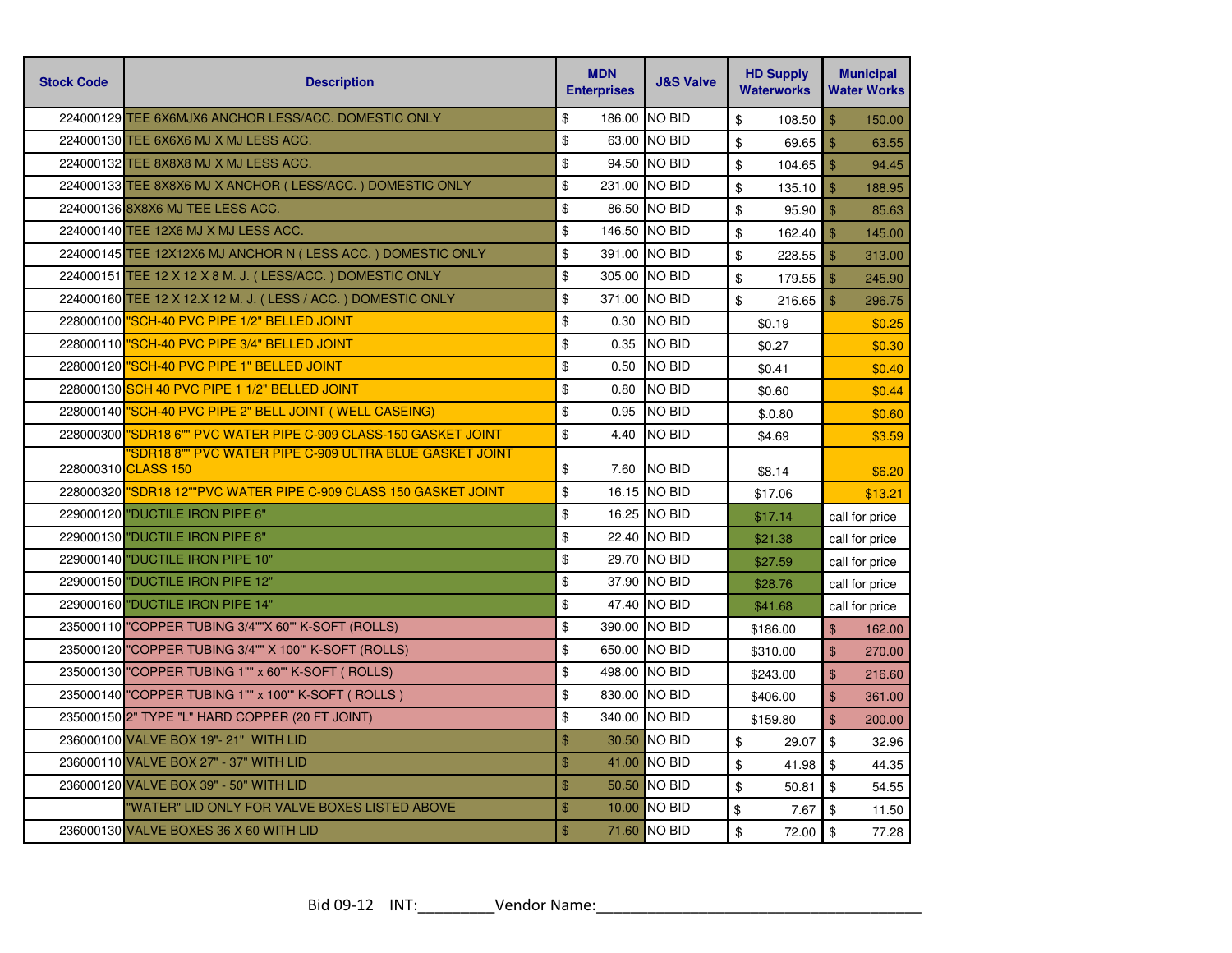| <b>Stock Code</b>     | <b>Description</b>                                                                                                        | <b>MDN</b><br><b>Enterprises</b> | <b>J&amp;S Valve</b> | <b>HD Supply</b><br><b>Waterworks</b> | <b>Municipal</b><br><b>Water Works</b> |
|-----------------------|---------------------------------------------------------------------------------------------------------------------------|----------------------------------|----------------------|---------------------------------------|----------------------------------------|
| 237000090 ABOVE       | "RISER 1 1/2"" VALVE BOX" RISER WITH LID FOR BOXES LISTED                                                                 | \$<br>8.50                       | <b>NO BID</b>        | \$<br>8.72                            | \$<br>9.10                             |
|                       | 237000100 RISER 2"" VALVE BOX RISER" FOR BOXES LISTED ABOVE                                                               | \$<br>9.00                       | <b>NO BID</b>        | \$<br>11.16                           | \$<br>9.15                             |
|                       | 237000110 <b>"RISER 3"" - 5"" VALVE BOX RISER" TYLER = # 69</b>                                                           | $\mathbf{\$}$                    | 15.00 INO BID        | \$<br>24.19                           | \$<br>25.00                            |
| 242000110 SEALANT     | CHEMICALS - 1/2 PINT = 8 FL. OZ TEFLON - ENRICHED ----- THREAD                                                            | \$                               | 13.50 NO BID         | \$<br>7.16                            | $\boldsymbol{\mathsf{s}}$<br>7.50      |
|                       | PURPLE PRIMER 32 OZ.                                                                                                      | \$                               | 11.85 NO BID         | \$<br>11.38                           | $\sqrt[6]{3}$<br>5.60                  |
|                       | 242000130 32 OZ. PVC HD GRAY CEMENT FAST SET.                                                                             | \$                               | 13.75 NO BID         | \$<br>12.75                           | $\sqrt[6]{3}$<br>9.80                  |
|                       | 242000180 PIPE JOINT LUBRICANT (2 LBS. CONTAINER)                                                                         | \$<br>5.50                       | <b>NO BID</b>        | \$<br>3.20                            | $\overline{\mathbf{3}}$<br>3.25        |
| 243000100 LID         | METER BOX LID - SMALL PVC (FITS D-1200 BOXES) WITH READER                                                                 | $\mathbf{\$}$<br>5.20            | NO BID               | \$<br>7.31                            | \$<br>11.40                            |
|                       | 243000102 METER BOX LID - PVC LARGE D1500 WITH READER LID                                                                 | $\$\$<br>8.60                    | NO BID               | \$<br>17.95                           | \$<br>19.60                            |
|                       | 243000105 METER BOX LID - SMALL (METAL) WITH READER                                                                       | $\$\$                            | 27.00 NO BID         | \$<br>19.50                           | \$<br>28.50                            |
|                       | 243000106 METER BOX LID - LARGE (METAL) 2 PIECE                                                                           | $\mathbf{\$}$                    | 73.00 NO BID         | \$<br>73.14                           | \$<br>74.50                            |
|                       | 243000110 METER BOX - SMALL CONCRETE                                                                                      | $\mathbf{\$}$                    | 12.70 NO BID         | \$<br>17.86                           | \$<br>13.50                            |
|                       | 243000111 SMALL METER BOX LID - CONCRETE WITH C.I. READER LID                                                             | $\frac{1}{2}$                    | 16.65 NO BID         | \$<br>17.86                           | $\mathfrak{S}$<br>17.65                |
|                       | LARGE METER BOX LID - CONCRETE WITH C.I. READER LID                                                                       | $\$\$                            | 32.00 NO BID         | \$<br>41.06                           | \$<br>33.80                            |
|                       | 243000120 METER BOX - SMALL PVC D-1200 WITH METER READER LID                                                              | $\$\$                            | 10.40 NO BID         | \$<br>12.99                           | \$<br>12.32                            |
| 243000130 X 20" X 12" | METER BOX - LARGE PVC #D1500- DIRB JUMBO PLASTIC METER BOX.<br>DROP IN READER METER PLASTIC WITH PLASTIC METER COVER. 13" | \$                               | 23.20 NO BID         | \$<br>35.24                           | \$<br>20.85                            |
|                       | 243000140 METER BOX - LARGE CONCRETE (WITH READER LID C.I.)                                                               | $\frac{1}{2}$                    | 57.80 NO BID         | \$<br>77.22                           | \$<br>61.23                            |
|                       | 247000114 12X2 MJ CAP OR PLUG                                                                                             | \$                               | 65.00 NO BID         | \$<br>71.75                           | $\mathfrak{L}$<br>64.00                |
|                       | 247000200 4" CAP OR PLUG                                                                                                  | \$                               | 29.00 NO BID         | \$<br>12.65                           | \$<br>12.45                            |
|                       | 247000211 6X2 CAP OR PLUG                                                                                                 | \$                               | 30.00 NO BID         | \$<br>32.90                           | $\mathfrak{S}$<br>30.00                |
|                       | 247000212 8X2 CAP OR PLUG                                                                                                 | $\mathfrak s$                    | 40.00 NO BID         | \$<br>44.45                           | $\frac{1}{2}$<br>40.54                 |
|                       | 4" MECHANICAL JOINT RESTRAINT FOR C-909 WATER PIPE (MEGA<br>247000590 LUG ONLY)                                           | $\boldsymbol{\mathsf{s}}$        | 19.50 NO BID         | \$<br>21.44                           | \$<br>19.88                            |
|                       | 6" MECHANICAL JOINT RESTRAINT FOR C-909 WATER PIPE (MEGA<br>247000600 LUG ONLY)                                           | \$                               | <b>23.50 NO BID</b>  | \$<br>24.94                           | \$<br>24.10                            |
|                       | 247000615 8" MECHANICLA JOINT RESTRAITN FOR C-909 PIPE (MEGA LUG ONLY)                                                    | $\mathbf{s}$                     | 35.30 NO BID         | \$<br>37.19                           | \$<br>35.64                            |
|                       | <u>2" MECHANICAL JOINT RESTRAINT FOR C-909 WATER PIPE (MEGA</u><br>247000626 LUG ONLY)                                    | \$                               | 70.20 NO BID         | \$<br>73.94                           | \$<br>70.78                            |
|                       | 247000605 6" MECHANICAL JOINT RESTRAINT FOR FOR D.I. PIPE" (MEGA LUG)                                                     | \$                               | 19.00 NO BID         | \$<br>19.69                           | \$<br>19.10                            |
|                       | 247000610 8" MECHANICAL JOINT RESTRAINT FOR D.I. PIPE (MEGA LUG ONLY)                                                     | $\mathbf{\$}$                    | <b>28.80 NO BID</b>  | \$<br>30.63                           | \$<br>29.37                            |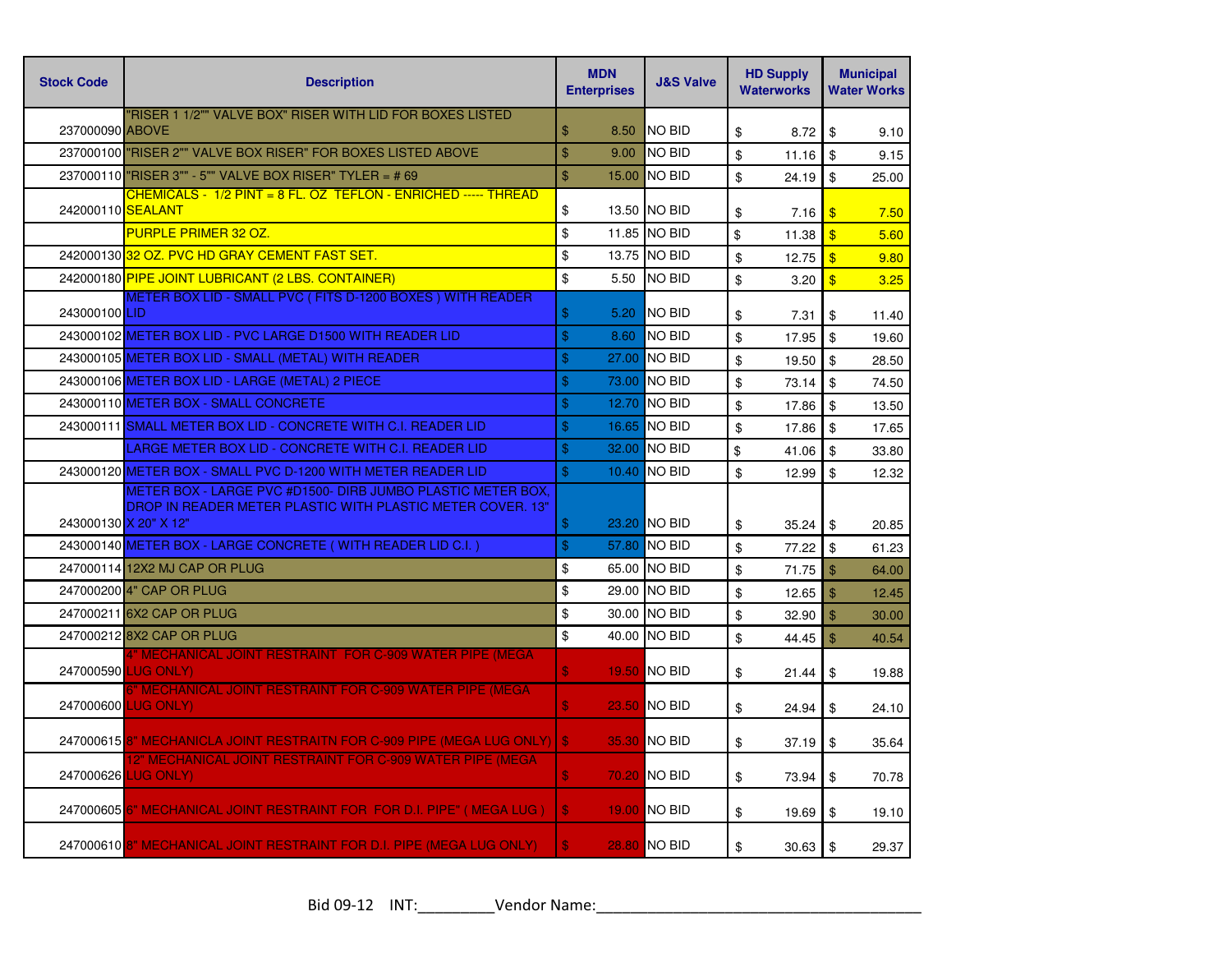| <b>Stock Code</b> | <b>Description</b>                                                     | <b>MDN</b><br><b>Enterprises</b> |                 |                |                           | <b>J&amp;S Valve</b> |                           | <b>HD Supply</b><br><b>Waterworks</b> |  | <b>Municipal</b><br><b>Water Works</b> |
|-------------------|------------------------------------------------------------------------|----------------------------------|-----------------|----------------|---------------------------|----------------------|---------------------------|---------------------------------------|--|----------------------------------------|
|                   | 247000625 12" MECHANICAL JOINT RESTRAINT FOR D.I. PIPE (MEGA LUG ONLY) | \$                               | 62.00           | NO BID         | \$                        | 65.19                | \$                        | 63.27                                 |  |                                        |
|                   | 247000628 4" MJ GLAND PACK (TRANSITION GLAND PACK)                     | $\mathbf{s}$                     | 10.00           | <b>NO BID</b>  | \$                        | 10.68                | \$                        | 10.77                                 |  |                                        |
|                   | 247000629 4"" MJ GLAND PACK                                            | \$                               | 9.50            | <b>NO BID</b>  | \$                        | 10.15                | \$                        | 10.25                                 |  |                                        |
|                   | 247000630 6" GLAND PACK                                                | \$                               | 12.30           | <b>NO BID</b>  | \$                        | 12.95                | \$                        | 13.06                                 |  |                                        |
|                   | 247000640 8"" GLAND PACK                                               | $\mathbf{s}$                     | 15.00           | <b>NO BID</b>  | \$                        | 15.75                | \$                        | 15.89                                 |  |                                        |
|                   | 247000650 10"" GLAND PACK                                              | $\mathbf{s}$                     | 20.00           | <b>NO BID</b>  | \$                        | 20.30                | \$                        | 21.18                                 |  |                                        |
| 247000660         | <b>12"" GLAND PACK</b>                                                 | \$                               | 21.65           | <b>NO BID</b>  | \$                        | 22.23                | \$                        | 22.95                                 |  |                                        |
|                   | 247000670 14" GLAND PAC. M.J.& D.I C-150"                              | \$                               | 44.00           | <b>NO BID</b>  | $\boldsymbol{\mathsf{S}}$ | 46.38                | \$                        | 46.75                                 |  |                                        |
|                   | 247000700 4" MJ BOLT AND GASKET PK LESS GLAND                          | $\boldsymbol{\mathsf{s}}$        | 5.65            | <b>NO BID</b>  | \$                        | 5.61                 | \$                        | 9.20                                  |  |                                        |
|                   | 247000710 6" MJ BOLT AND GASKET PK. LESS GLAND                         | \$                               | 7.85            | <b>NO BID</b>  | \$                        | 8.23                 | \$                        | 12.75                                 |  |                                        |
|                   | 247000720 8" MJ BOLT AND GASKET PK. LESS GLAND                         | $\mathbf{s}$                     | 8.50            | <b>NO BID</b>  | \$                        | 8.93                 | \$                        | 13.80                                 |  |                                        |
|                   | 247000730 10" MJ BOLT AND GASKET PK. LESS GLAND                        | \$                               | 10.80           | <b>NO BID</b>  | \$                        | 11.12                | \$                        | 17.59                                 |  |                                        |
| 247000740         | 12" MJ BOLT AND GASKET PK. LESS GLAND                                  | \$                               | 11.30           | <b>NO BID</b>  | \$                        | 11.90                | \$                        | 18.40                                 |  |                                        |
| 251000150         | "GASKET - TAPPING 6"                                                   | \$                               | 5.00            | <b>NO BID</b>  | \$                        | 5.09                 | \$                        | 1.30                                  |  |                                        |
| 251000160         | "GASKET - TAPPING 8"                                                   | \$                               | 6.00            | <b>NO BID</b>  | $\frac{1}{2}$             | 7.20                 | \$                        | 1.75                                  |  |                                        |
|                   | <u> GASKET - TAPPING 12"</u>                                           | \$                               | 10.00           | <b>NO BID</b>  | \$                        | 12.04                | \$                        | 4.26                                  |  |                                        |
|                   | 253000100 PROBE ROD 4'                                                 | \$                               |                 | 24.00 NO BID   | \$                        | 22.91                | \$                        | 34.75                                 |  |                                        |
|                   | 253000110 PROBE ROD 5'                                                 | \$                               |                 | 28.00 NO BID   | \$                        | 25.00                | $\sqrt[6]{\frac{1}{2}}$   | 37.06                                 |  |                                        |
|                   | <b>GASKET - FLANGED 6"</b>                                             | \$                               | 2.00            | <b>NO BID</b>  | $\mathbf{\$}$             | 2.00                 | \$                        | 2.32                                  |  |                                        |
|                   | 254000130 "GASKET - FLANGED 8"                                         | \$                               | 2.50            | <b>NO BID</b>  | $\mathbf{\$}$             | 2.15                 | $\boldsymbol{\mathsf{S}}$ | 2.89                                  |  |                                        |
|                   | 254000140 "GASKET - FLANGED 12"                                        | \$                               | 4.50            | <b>NO BID</b>  | $\mathbf{\$}$             | 2.70                 | \$                        | 4.45                                  |  |                                        |
|                   | 255000110 FIRE HYDRANT 4' BURY STANDARD INLET SIZES                    | \$                               | 1,335.00        | <b>INO BID</b> | \$                        | 1,349.72             | \$                        | 1,341.46                              |  |                                        |
|                   | 255000120 FIRE HYDRANT 5' BURY STANDARD INLET SIZES                    | \$                               | 1,400.00 NO BID |                | \$                        | 1,412.04             | \$                        | 1,403.36                              |  |                                        |
|                   | 255000130 FIRE HYDRANT 6' BURY STANDARD INLET SIZES                    | $\mathfrak{S}$                   | 1,460.00 NO BID |                | \$                        | 1,474.36             | \$                        | 1,466.00                              |  |                                        |
|                   | 201000200 FLEXIBLE COUPLINGS 4""CLAY TO CI/PVC"                        | \$                               | 2.75            | <b>NO BID</b>  | \$                        | 3.29                 | \$                        | 3.05                                  |  |                                        |
|                   | 201000220 FLEXIBLE COUPLINGS-4"" PVC TO PVC"                           | \$                               | 2.75            | <b>NO BID</b>  | \$                        | 3.29                 | \$                        | 3.05                                  |  |                                        |
|                   | 201000250 FLEXIBLE COUPLINGS- 6"" CLAY TO PVC"                         | \$                               | 6.00            | <b>NO BID</b>  | \$                        | 7.05                 | \$                        | 6.45                                  |  |                                        |
|                   | 201000260 FLEXIBLE COUPLINGS - 6"" PVC TO PVC"                         | \$                               | 6.00            | <b>NO BID</b>  | \$                        | 7.05                 | \$                        | 6.45                                  |  |                                        |
|                   | 201000275 FLEXIBLE COUPLINGS 8"" PVC TO PVC"                           | \$                               | 9.00            | <b>NO BID</b>  | \$                        | 10.80                | \$                        | 9.95                                  |  |                                        |
|                   | 201000280 FLEXIBLE COUPLINGS-8"" CLAY TO PVC"                          | \$                               | 9.00            | <b>NO BID</b>  | \$                        | 10.80                | \$                        | 9.95                                  |  |                                        |
|                   | 201000300 FLEXIBLE COUPLINGS-10"" CLAY TO PVC"                         | \$                               |                 | 12.25 NO BID   | \$                        | 14.64                | \$                        | 14.89                                 |  |                                        |
|                   | 201000325 FLEXIBLE COUPLINGS, 12"" PVC-PVC"                            | \$                               | 14.50           | <b>INO BID</b> | \$                        | 17.48                | \$                        | 17.40                                 |  |                                        |
|                   | 201000340 FLEXIBLE COUPLINGS - 12"" CLAY TO PVC"                       | \$                               |                 | 14.50 NO BID   | \$                        | 17.48                | \$                        | 17.40                                 |  |                                        |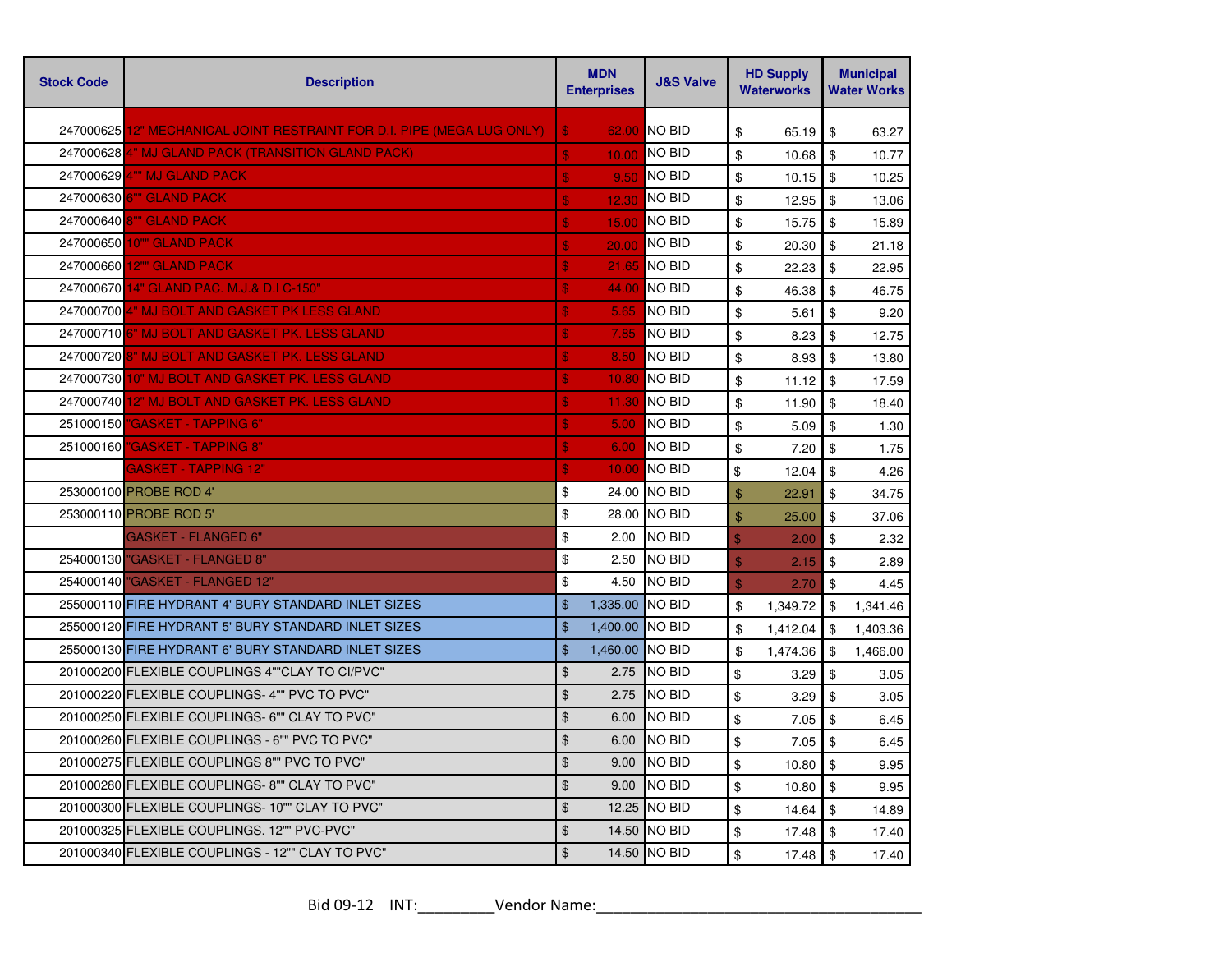| <b>Stock Code</b> | <b>Description</b>                                                                                                               | <b>MDN</b><br><b>Enterprises</b> | <b>J&amp;S Valve</b> | <b>HD Supply</b><br><b>Waterworks</b> | <b>Municipal</b><br><b>Water Works</b> |
|-------------------|----------------------------------------------------------------------------------------------------------------------------------|----------------------------------|----------------------|---------------------------------------|----------------------------------------|
|                   | 201000360 FLEXIBLE COUPLINGS-15"" CLAY TO PVC"                                                                                   | $\mathfrak{L}$                   | 25.00 NO BID         | \$<br>30.00                           | $\mathbf{\$}$<br>28.35                 |
|                   | 204000100 WYE 6"" X 4"" SDR 35"                                                                                                  | $\frac{1}{2}$                    | 16.70 NO BID         | \$<br>12.77                           | $\mathfrak{S}$<br>18.60                |
|                   | 204000120 "WYE 8"" X 6"" SDR 35"                                                                                                 | \$<br>29.70                      | <b>INO BID</b>       | \$<br>32.76                           | $\mathfrak{S}$<br>33.69                |
|                   | 204000275 "BEND - PVC DWV 22 1/2 X 4"                                                                                            | \$<br>3.70                       | <b>NO BID</b>        | \$<br>4.61                            | \$<br>4.96                             |
|                   | 204000330 4" PVC-DWV 45 BEND SCH 40                                                                                              | $\mathfrak{D}$<br>3.85           | <b>NO BID</b>        | \$<br>4.80                            | \$<br>5.45                             |
|                   | 204000345 BEND PVC 6 X 22 1/2 SDR35                                                                                              | $\frac{1}{2}$<br>9.40            | <b>NO BID</b>        | \$<br>9.09                            | $\mathfrak{F}$<br>10.50                |
|                   | 204000350 BEND PVC 6 X 45 SDR35 (GASKET JOINT)                                                                                   | \$<br>9.70                       | <b>NO BID</b>        | \$<br>10.53                           | \$<br>10.80                            |
|                   | 204000355 BEND 4 X 90 SCH 40 PVC                                                                                                 | \$<br>5.15                       | <b>NO BID</b>        | \$<br>6.32                            | \$<br>6.78                             |
|                   | 204000360 BEND PVC 8""X 22 1/2 SDR 35"                                                                                           | \$                               | 27.35 NO BID         | \$<br>23.51                           | \$<br>30.50                            |
|                   | 204000365 BEND PVC 8""X 45 SDR35"                                                                                                | \$                               | 27.15 NO BID         | \$<br>20.32                           | $\mathbf{\$}$<br>30.25                 |
|                   | 204000442 "4"" PVC DWV FEMALE ADAPTER"                                                                                           | \$<br>3.00                       | <b>NO BID</b>        | \$<br>3.75                            | \$<br>4.05                             |
|                   | 204000443 "4"" PVC-DWV MALE THREAD PLUG                                                                                          | $\mathfrak{S}$<br>1.50           | <b>NO BID</b>        | \$<br>1.51                            | \$<br>1.92                             |
|                   | 204000450 4" PVC-DWV COUPLING                                                                                                    | \$<br>2.20                       | <b>NO BID</b>        | \$<br>2.81                            | \$<br>2.95                             |
|                   | 204000540 TEE - PVC 4"" SCH 40 DWV                                                                                               | $\mathfrak{S}$<br>9.00           | <b>NO BID</b>        | \$<br>9.55                            | \$<br>9.92                             |
| 204000545 GLUE)   | TEE PVC (TWO WAY CLEANOUT) 4" X 4" X 4" PVC SCH 40 DWV (                                                                         | \$                               | 11.00 NO BID         | \$<br>15.00                           | \$<br>15.62                            |
|                   | 204000550 TEE PVC 6X4 SDR 35                                                                                                     | \$                               | 16.20 NO BID         | \$<br>20.75                           | \$<br>18.10                            |
|                   | 204000555 TEE PVC 8X4 SDR35 GASKET                                                                                               | $\mathfrak{S}$                   | 25.00 NO BID         | \$<br>27.37                           | \$<br>27.96                            |
|                   | 204000560 "PVC TEE 6" x 6" x 6" SDR 35"                                                                                          | \$                               | 16.50 NO BID         | \$<br>27.42                           | \$<br>18.50                            |
|                   | 204000570 "PVC TEE 8"" SDR 35 GASKET JOINT"                                                                                      | \$                               | 36.50 NO BID         | \$<br>77.46                           | \$<br>41.00                            |
|                   | 204000635 PVC BEND 6X90 SDR 35                                                                                                   | \$                               | 11.00 NO BID         | \$<br>6.92                            | \$<br>12.35                            |
|                   | 204000638 PVC BEND 8 X 90 SDR 35 GASKET JOINT                                                                                    | \$                               | 30.50 NO BID         | \$<br>33.21                           | \$<br>34.10                            |
|                   | 204000730 ADAPTOR 4"" SCH 40 X 4"" SDR 35 HUB ADAPTER" # G924                                                                    | \$<br>12.65                      | <b>NO BID</b>        | \$<br>2.04                            | \$<br>2.35                             |
|                   | 4" FLEXIBLE SEWER SADDLE TEE WITH 51" STANLESS STEEL BANDS<br>207000105 WITH FLIP OUT SCREW # DFW 4 TC T-- PATERN                | \$                               | 27.70 NO BID         | \$<br>29.90                           | \$<br>30.55                            |
|                   | 207000106 51" S/S BAND WITH FLIP OUT SCREW                                                                                       | \$<br>3.50                       | <b>NO BID</b>        | \$<br>4.06                            | $\mathbf{\$}$<br>3.25                  |
|                   | 228000150 SCH-40 DWV PVC PIPE 4""" BELL JOINT (WELL CASING)                                                                      | \$<br>2.50                       | <b>NO BID</b>        | \$<br>2.00                            | \$1.41                                 |
|                   | 6" PVC, GASKETED, GRAVITY SEWER PIPE SDR35 (ASTM D3034) WITH<br>228000200 A CELL CLASSIFICATION OF 12454 OR 12364. 14 FT. JOINTS | \$<br>2.00                       | NO BID               | \$<br>2.26                            | \$1.48                                 |
|                   | 8" PVC, GASKETED, GRAVITY SEWER PIPE SDR 35 (ASTM D3034)<br>228000210 WIITH A CELL CLASSIFICATION OF 12454 OR 12364. 14' JOINTS  | \$<br>3.60                       | <b>NO BID</b>        | \$<br>3.44                            | \$2.67                                 |
|                   | 10" PVC, GASKETED, GRAVITY SEWER PIPE SDR35 (ASTM D3034)<br>228000215 WITH A CELL CLASSIFICATION OF 12454 OR 12364. 14' JOINT    | \$<br>5.60                       | <b>NO BID</b>        | \$<br>5.40                            | \$4.19                                 |
|                   | 12" PVC, GASKETED, GRAVITY SEWER PIPE SDR35 (ASTM D3034)<br>228000220 WITH A CELL CLASSIFICATION OF 12454 OR 12364. 14' JOINT    | \$                               | 8.00 NO BID          | \$<br>7.75                            | \$6.01                                 |